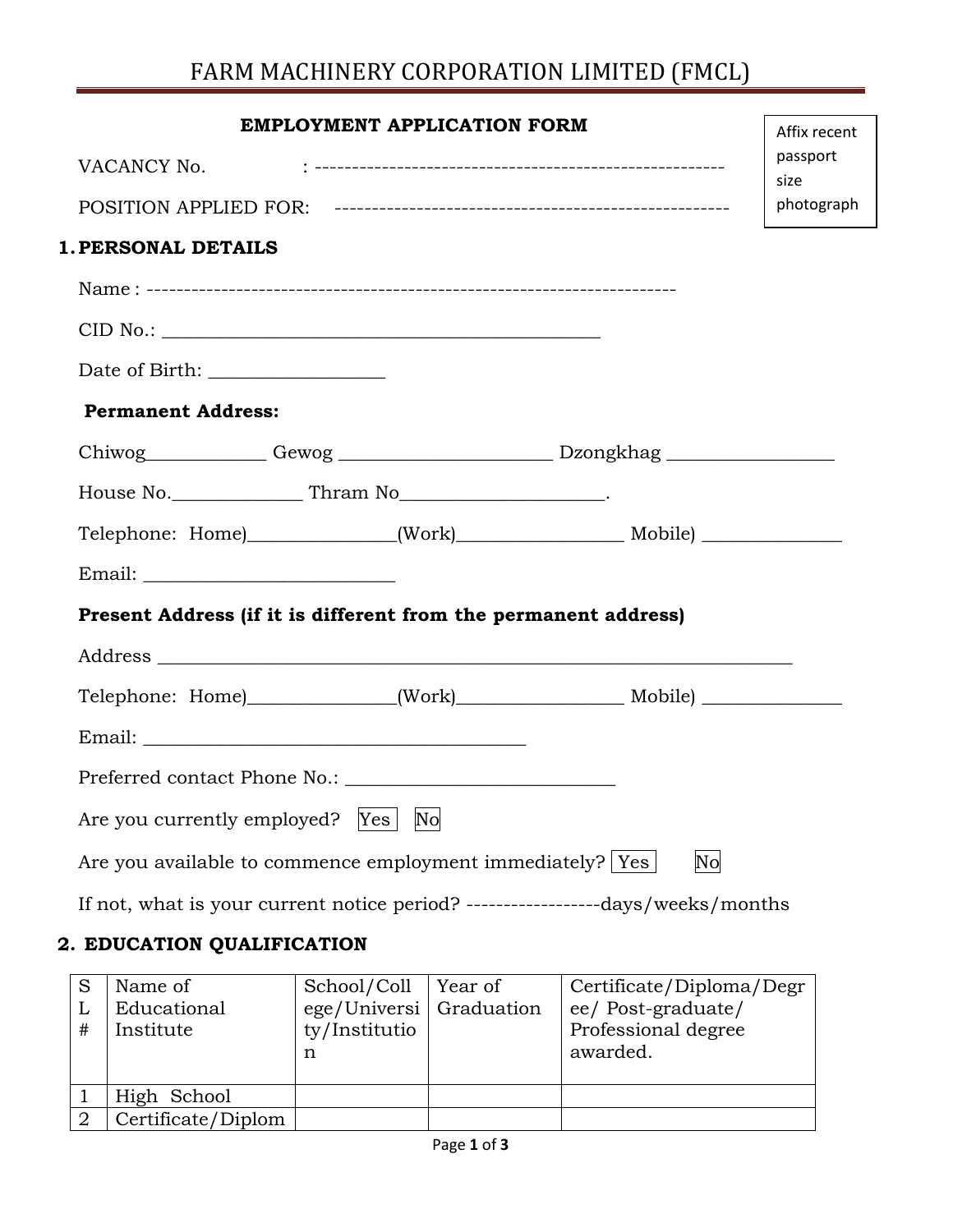## FARM MACHINERY CORPORATION LIMITED (FMCL)

|                | 'Degree<br>a/     |  |  |
|----------------|-------------------|--|--|
| 3              | Post              |  |  |
|                | Graduate/Professi |  |  |
|                | onal degree       |  |  |
| $\overline{4}$ | Specialised       |  |  |
|                | training          |  |  |
|                | skills/extra -    |  |  |
|                | curricular        |  |  |
|                | activities etc.   |  |  |

#### **3.EMPLOYMENT HISTORY :**

Please list your current/recent employer first.

| <b>Employer: 1</b> | Dates Employed      |
|--------------------|---------------------|
|                    |                     |
| Address:           | From:               |
| Telephone No:      | To:                 |
| Job Title:         | Manager/Supervisor: |
| Type of Business:  | Reason for Leaving: |

| <b>Employer: 2</b> | Dates Employed      |
|--------------------|---------------------|
| Address:           | From:               |
| Telephone No:      | To:                 |
| Job Title:         | Manager/Supervisor: |
| Type of Business:  | Reason for Leaving: |

Additional pages of employment experience are attached to this application  $\overline{X}$ 

#### **4.**SPECIAL SKILLS & QUALIFICATIONS

Please list any additional skills/memberships/licenses/certificates you feel support your application:

#### **5.DECLARATION**

Please read carefully and sign the statement below: I understand and agree that: